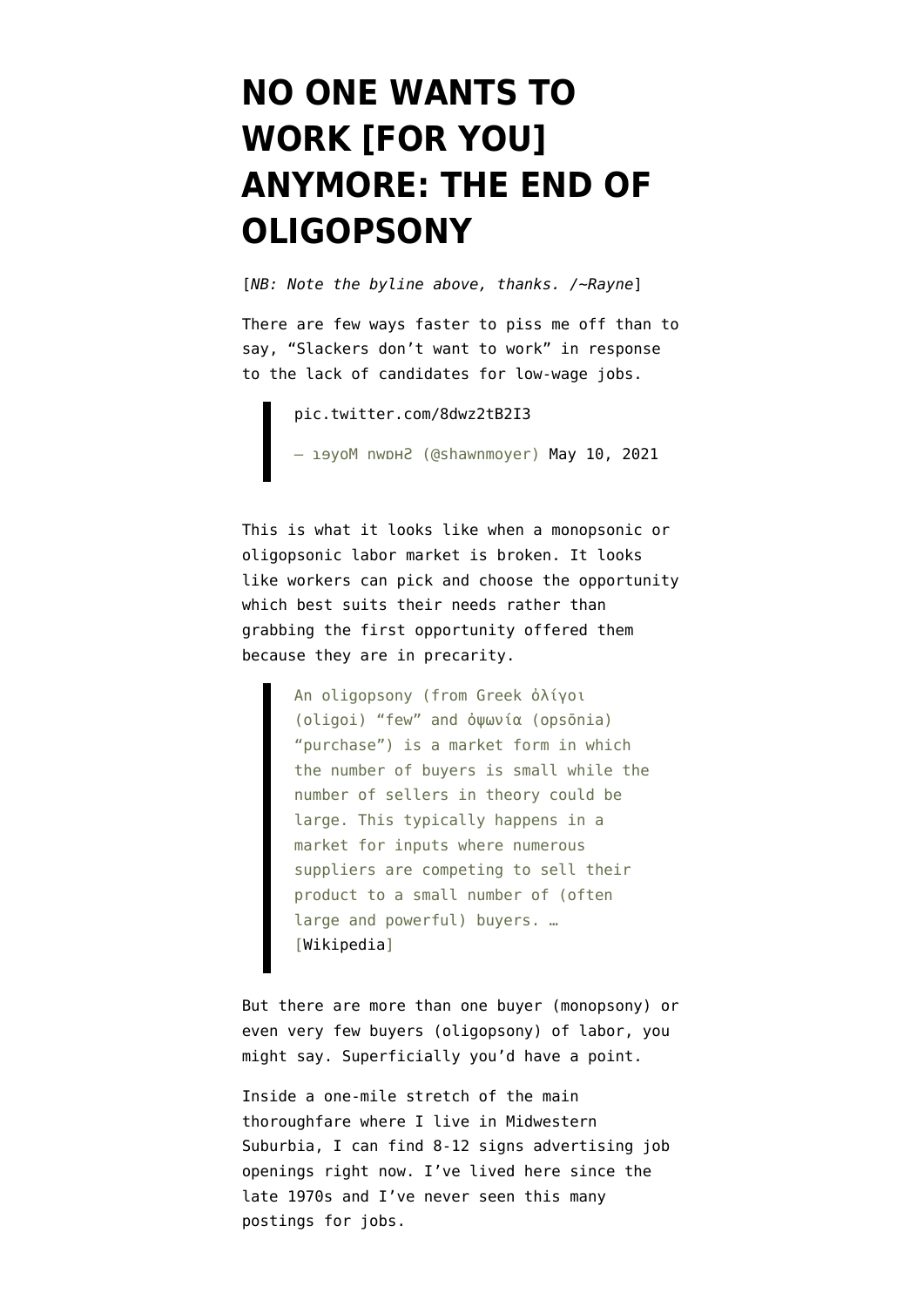Every single one of these jobs pays between \$3.67 (Michigan's minimum tipped hourly wage) and \$15.00 an hour. None of them are full time, most have variable schedules, and only one place assures workers one weekend day off every week. None of them offer health care or childcare assistance of any kind. None of them offer enough hours regularly with enough compensation to pay for a one-bedroom apartment within walking distance, and likely not within a 10 mile radius.

Until the pandemic, these employers were able to tell workers what they'd pay, take it or leave it. They could act in concert without having to coordinate to set market pricing because it was simply understood by workers that hourly workers' pay fell in this range and it was an employers' market.

Employers have acted like a cartel, with collusion on price fixing for labor enabled by other monopolistic entities like Facebook and Google.

Workers may have thought they had some inside information through access to technology, but the same resources which informed them what to expect for compensation also told employers what to indicate as expected compensation. It told them what their competitors were paying.

Further, employers could buy the continuation of their high profits, I mean, low wage environment, simply by donating to a member of Congress directly or through a business association like the U.S. Chamber of Commerce. These same purchased entities also did their best over the last several decades to reduce workers' rights and suppress unionization.

It's been cheaper and more reliable to buy a GOP member of Congress than to increase automation or to pay workers a living wage.

It's also worked so well for so long that idiots like Sen. Marco Rubio unquestioningly parrot employers' complaints as plain fact, ignoring how many voters are workers while sucking up to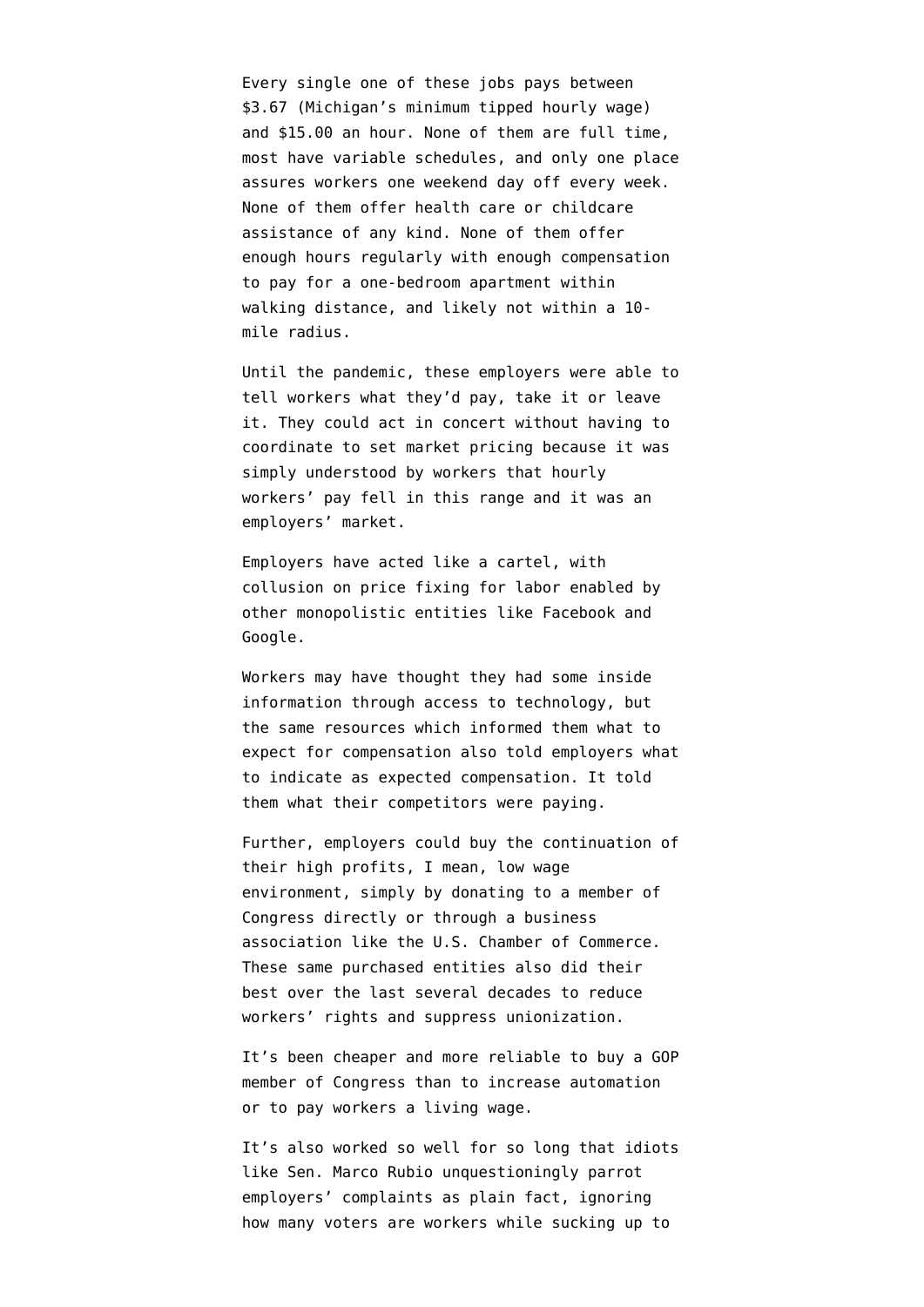.[@marcorubio](https://twitter.com/marcorubio?ref_src=twsrc%5Etfw): "I'm here to tell you what small businesses are telling me and I believe are telling everyone that's here, and that is that enhanced unemployment benefits are creating an incentive for people not to return to work until they expire." <https://t.co/WHiRKsE993> [pic.twitter.com/y2DBSG9JAw](https://t.co/y2DBSG9JAw)

— The Hill (@thehill) [May 13, 2021](https://twitter.com/thehill/status/1392965627254562820?ref_src=twsrc%5Etfw)

Never mind the cost of living for low-wage workers, though.

> Miami builds housing for wealthy out-oftowners at the expense of its working and middle classes. The region's level of inequality is now the second-worst in the US, on par w/ Panama and Colombia: <https://t.co/7RJJYjEZui> <https://t.co/XAyNORjLeZ>

- Nicholas Nehamas <sup>[]</sup> (@NickNehamas) [May](https://twitter.com/NickNehamas/status/1393568895735324672?ref_src=twsrc%5Etfw) [15, 2021](https://twitter.com/NickNehamas/status/1393568895735324672?ref_src=twsrc%5Etfw)

Seriously, Marco Rubio is a bought-and-paid-for moron who, along with the rest of the GOP, could give a shit about the lives of the working class.

> 1. Miami is now the 3rd least affordable metro on the country on the basis of housing cost to income. It is less affordable than San Francisco, Silicon Valley or NY. Only LA and San Diego or are less affordable. <https://t.co/8yLaOpMj3b>

— Richard Florida (@Richard\_Florida) [May](https://twitter.com/Richard_Florida/status/1393908191596056578?ref_src=twsrc%5Etfw) [16, 2021](https://twitter.com/Richard_Florida/status/1393908191596056578?ref_src=twsrc%5Etfw)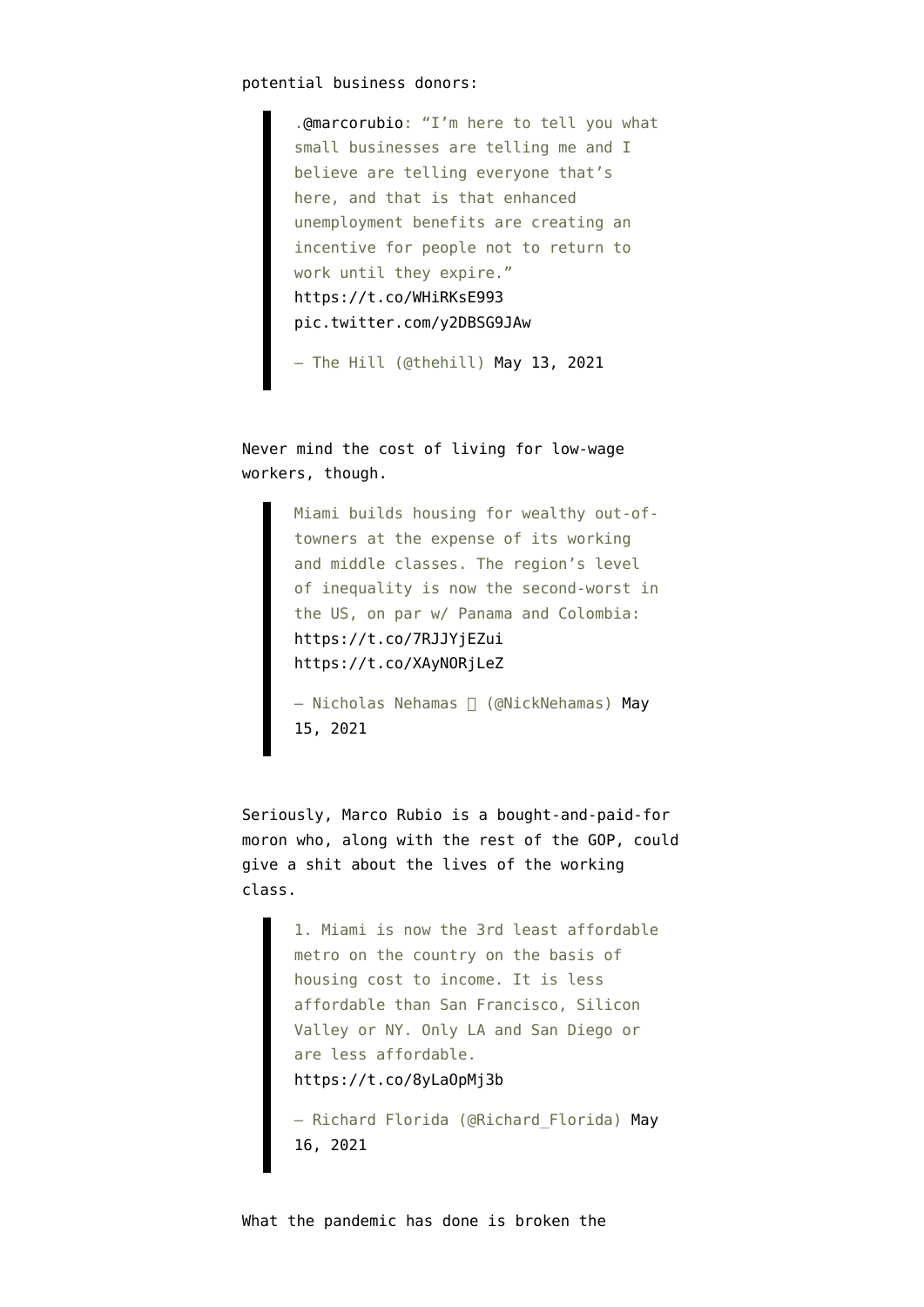undocumented employer cartel and exposed the lack of bargaining power low-wage employees have had for decades. That unemployment compensation — a ridiculously low figure which doesn't truly provide subsistence income — is more than what employers have paid these workers is revealing. They've gotten away with forcing precarity on workers to keep profits up, distorting whether their business models were legitimate. Some of the precarity is bound up in deliberately unlawful behavior including [wage theft.](https://www.mass.gov/news/three-grocery-stores-cited-nearly-1-million-for-wage-theft-other-wage-and-hour-violations-affecting-over-150-employees)

With a bare minimum of unemployment and pandemic aid, these workers have had breathing room to decide whether to go back to work and risk their health, or wait for more people to be vaccinated. They've had financial space to stay with their kids who still don't have adequate childcare available or [adequate support](https://twitter.com/SusanSchutte2/status/1389009357430353922) should schools need to transition back to remote classes on short notice.

These workers have also simply had enough enough putting themselves at risk, jeopardizing their families' health, enough of being [bullied](https://twitter.com/ScottWamplerBMD/status/1387161762617757696) [by employers and customers](https://twitter.com/ScottWamplerBMD/status/1387161762617757696) alike.

> guys it's happening [pic.twitter.com/Nf0OWZQXEe](https://t.co/Nf0OWZQXEe)

…

…

— KING LATIFAH (@HaritoMorales) [May 8,](https://twitter.com/HaritoMorales/status/1391066968149557248?ref_src=twsrc%5Etfw) [2021](https://twitter.com/HaritoMorales/status/1391066968149557248?ref_src=twsrc%5Etfw)

the workers at this chipotle said no more exploiting us [pic.twitter.com/a99FHWc5vq](https://t.co/a99FHWc5vq)

— brands getting owned (@BrandsOwned) [May 8, 2021](https://twitter.com/BrandsOwned/status/1391155501254070273?ref_src=twsrc%5Etfw)

[pic.twitter.com/znVbBQDQO3](https://t.co/znVbBQDQO3)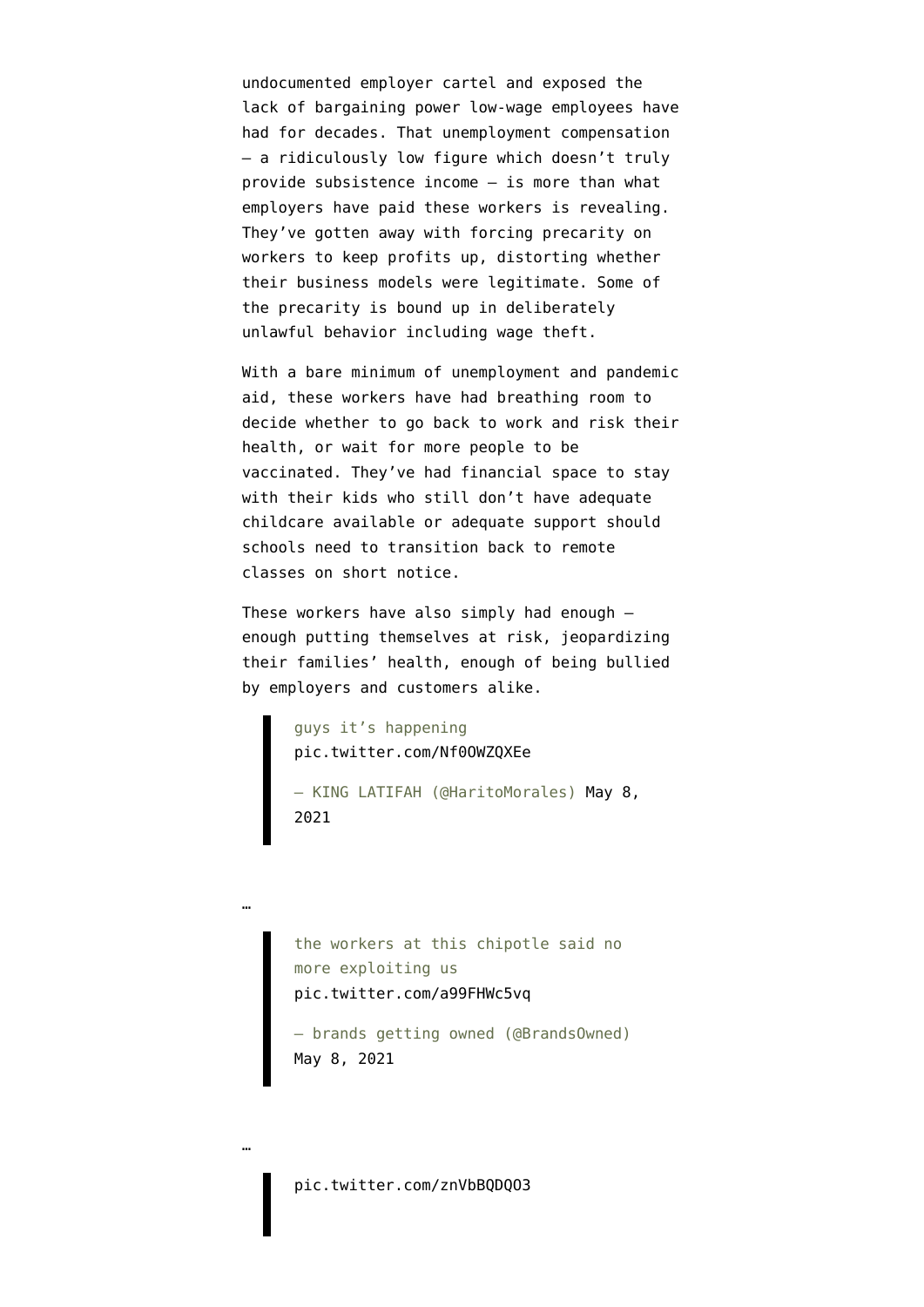— The Nap Ministry (@TheNapMinistry) [May](https://twitter.com/TheNapMinistry/status/1390665965667500034?ref_src=twsrc%5Etfw) [7, 2021](https://twitter.com/TheNapMinistry/status/1390665965667500034?ref_src=twsrc%5Etfw)

This is just pathetic — a sandwich? Employers are going to respond to all that's wrong with current working conditions by chumming applicants with sandwiches?

> its like corporations are trying everything but paying people fairly [pic.twitter.com/OhSIJAATcu](https://t.co/OhSIJAATcu)

— Karina Soni (@karinasoni) [May 7, 2021](https://twitter.com/karinasoni/status/1390733289326002184?ref_src=twsrc%5Etfw)

McDonald's franchises have been offering cash ranging from \$50 in Florida to \$500 in Pennsylvania to applicants who showed up for an interview. At least one franchise is [alleged to](https://twitter.com/TokenPsycho/status/1386668363636686851) [have called the state's unemployment bureau](https://twitter.com/TokenPsycho/status/1386668363636686851) to turn in applicants who didn't accept their employment offer, in an effort to terminate their unemployment benefits.

All these nasty anti-worker machinations just to avoid paying a living wage, which employers *know* is the reason they [aren't landing applicants](https://www.cltampa.com/news-views/local-news/article/21151617/tampa-mcdonalds-offers-50-to-anyone-willing-to-just-apply-to-job):

> So, in an effort to attract new employees, a Tampa McDonald's is now promising \$50 to anyone who just shows up for an interview.

Local McDonald's franchise owner Blake Casper, who also owns Oxford Exchange, told Business Insider that a manager at his Dale Mabry and Chestnut location came up with the idea, but far so it hasn't really yielded much success. …

Of course, one way to attract new employees is to just pay them more, and while he hasn't done it yet, Casper told Business Insider he's now considering raising starting wages to \$13. As of now, according to a job posting on Indeed.com for the same Dale Mabry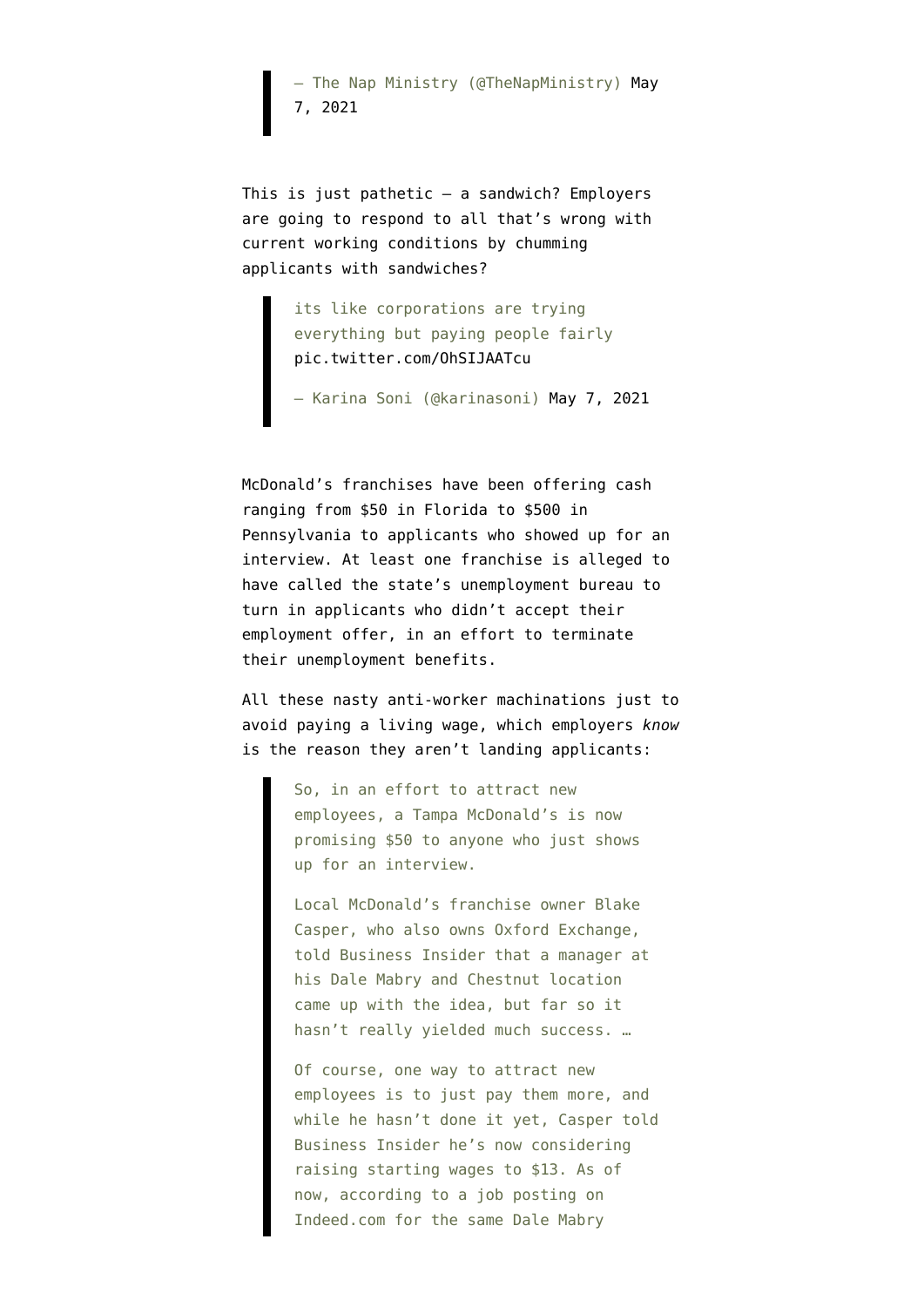McDonald's location, new employees can make up to \$11.50 an hour.

Last year, more than 60% of Florida voters approved a constitutional amendment to raise Florida's minimum wage to \$15 per hour by the year 2026.

Workers clearly believe 2026 is too long to wait for a living wage — and \$15 an hour in 2026 may not be a living wage by then, given the rate at which real estate investors have forced rental prices out of reach for low-wage workers.

Employers *know* better, and yet they have the goddamned balls to ask for more free labor:

> Are you kidding me? [pic.twitter.com/h9OZxuzbVs](https://t.co/h9OZxuzbVs) — Public Citizen (@Public\_Citizen) [May](https://twitter.com/Public_Citizen/status/1392481950204534791?ref_src=twsrc%5Etfw) [12, 2021](https://twitter.com/Public_Citizen/status/1392481950204534791?ref_src=twsrc%5Etfw)

Mind you, no more than three free days a month or the company *might* get in trouble — oh, and do be sure to dress like you're being paid for it.

Workers would rather bust hump on their own, eat deterioration of their own vehicle and amortize it rather than take a minimum wage hourly job:

> Drivers here are saying they average out to about \$15-20/hr doing rideshare, after accounting for gas & car depreciation.

And if somebody's refusing to wear a mask or getting aggressive you can kick them out of their car, which you can't do to a boss.

- Dr Sarah Taber (@SarahTaber bww) [May](https://twitter.com/SarahTaber_bww/status/1392952890596200452?ref_src=twsrc%5Etfw) [13, 2021](https://twitter.com/SarahTaber_bww/status/1392952890596200452?ref_src=twsrc%5Etfw)

When they work as a contractor on a gig job, it pays better and their boss isn't a bullying